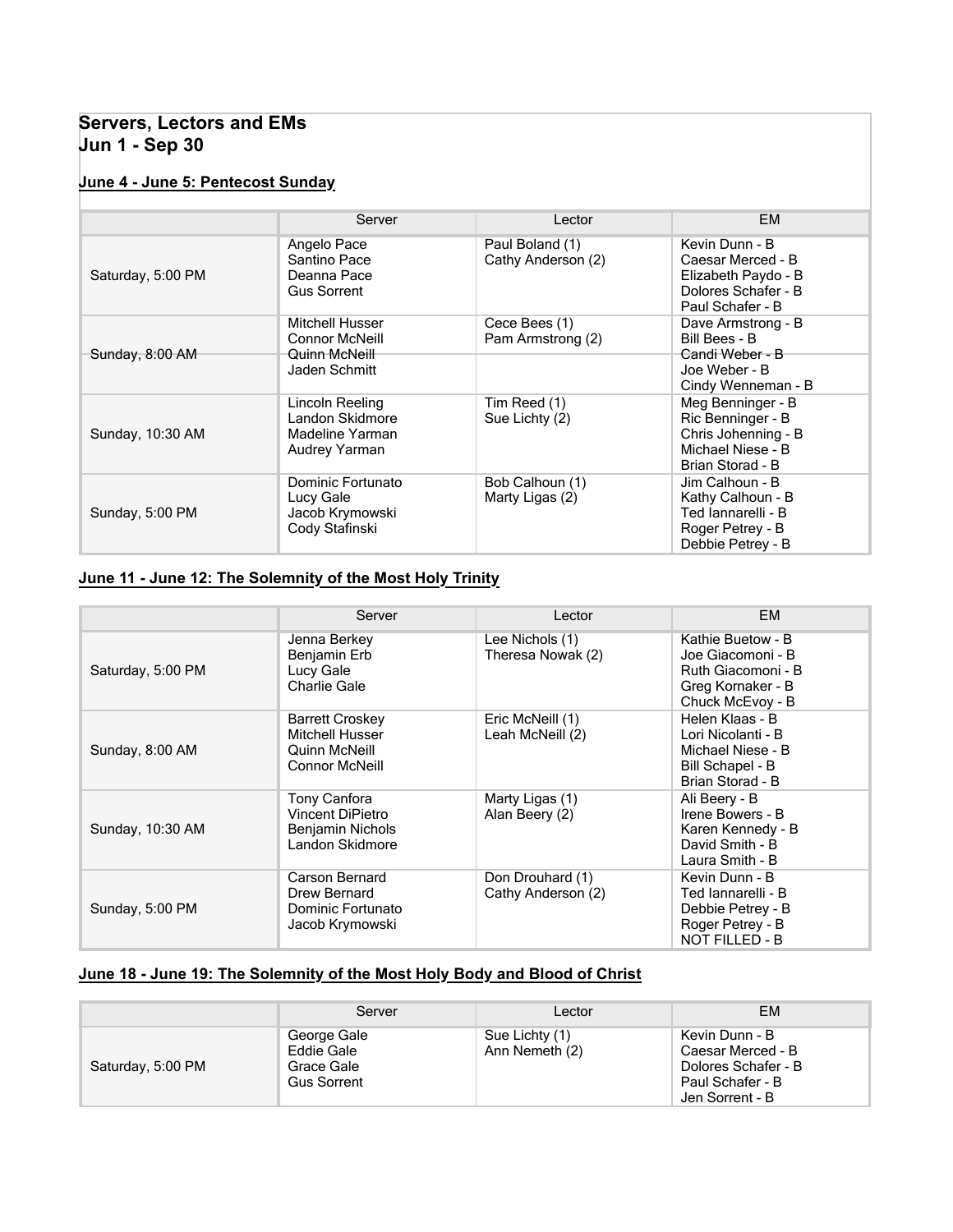| Sunday, 8:00 AM  | <b>Connor McNeill</b><br>Quinn McNeill<br><b>Paul Schlueter</b><br>Luke Schlueter | Miran Dolinar (1)<br>Cece Bees (2)     | Dave Armstrong - B<br>Bill Bees - B<br>David Kennedy - B<br>Karen Kennedy - B<br>Pat McNeill - B       |
|------------------|-----------------------------------------------------------------------------------|----------------------------------------|--------------------------------------------------------------------------------------------------------|
| Sunday, 10:30 AM | Lincoln Reeling<br><b>NOT FILLED</b><br><b>NOT FILLED</b><br><b>NOT FILLED</b>    | Theresa Nowak (1)<br>Tim Reed (2)      | Ali Beery - B<br>Meg Benninger - B<br>Ric Benninger - B<br>Irene Bowers - B<br>Chris Johenning - B     |
| Sunday, 5:00 PM  | Benjamin Erb<br>Cody Stafinski<br>Eli Watson<br>Michael Watson                    | Cathy Anderson (1)<br>Don Drouhard (2) | Ted lannarelli - B<br>Roger Petrey - B<br>Debbie Petrey - B<br><b>NOT FILLED - B</b><br>NOT FILLED - B |

## **June 25 - June 26: Thirteenth Sunday in Ordinary Time**

|                   | Server                                                                             | Lector                                 | EM.                                                                                                       |
|-------------------|------------------------------------------------------------------------------------|----------------------------------------|-----------------------------------------------------------------------------------------------------------|
| Saturday, 5:00 PM | Jenna Berkey<br>Angelo Pace<br>Jaden Schmitt<br>Reagan Silliman                    | Tim Reed (1)<br>Theresa Nowak (2)      | Craig Chamier - B<br>Patti Chamier - B<br>Carole Gawthrop - B<br>Greg Kornaker - B<br>Elizabeth Paydo - B |
| Sunday, 8:00 AM   | <b>Barrett Croskey</b><br>Quinn McNeill<br><b>Connor McNeill</b><br>Luke Schlueter | Eric McNeill (1)<br>Tracey Arnone (2)  | Lori Nicolanti - B<br>Gary Nied - B<br>Michael Niese - B<br>Linda Venner - B<br>Jim Venner - B            |
| Sunday, 10:30 AM  | <b>Tony Canfora</b><br>Vincent DiPietro<br>Kaitlyn Merkle<br>Benjamin Nichols      | Marty Ligas (1)<br>Diana Merced (2)    | Ali Beery - B<br>Irene Bowers - B<br>David Smith - B<br>Laura Smith - B<br>Brian Storad - B               |
| Sunday, 5:00 PM   | Carson Bernard<br>Eve Connor<br>Dominic Fortunato<br>Lucy Gale                     | Don Drouhard (1)<br>Cathy Anderson (2) | Jim Calhoun - B<br>Bob Calhoun - B<br>Kathy Calhoun - B<br>Kevin Dunn - B<br>Ted lannarelli - B           |

## **July 2 - July 4**

|                                                                  | Server                                                                     | Lector                                 | EM.                                                                                                    |
|------------------------------------------------------------------|----------------------------------------------------------------------------|----------------------------------------|--------------------------------------------------------------------------------------------------------|
| Saturday, 5:00 PM<br>Fourteenth Sunday in<br>Ordinary Time       | Eddie Gale<br>Grace Gale<br>Lucy Gale<br>Charlie Gale                      | Cathy Anderson (1)<br>Don Drouhard (2) | Joe Giacomoni - B<br>Ruth Giacomoni - B<br>Chuck McEvoy - B<br>Dolores Schafer - B<br>Paul Schafer - B |
| Sunday, 8:00 AM<br>Fourteenth Sunday in<br>Ordinary Time         | <b>Connor McNeill</b><br>Quinn McNeill<br>Paul Schlueter<br>Luke Schlueter | Pam Armstrong (1)<br>Cece Bees (2)     | Dave Armstrong - B<br>Bill Bees - B<br>Paul Gallagher - B<br>Pat McNeill - B<br>Mark Smith - B         |
| Sunday, 10:30 AM<br>Fourteenth Sunday in<br><b>Ordinary Time</b> | Benjamin Erb<br>Lincoln Reeling<br>Madeline Yarman<br>Audrey Yarman        | Gwen Rifici (1)<br>Lou Rifici (2)      | Chris Johenning - B<br>David Smith - B<br>Laura Smith - B<br>Jen Sorrent - B<br>Brian Storad - B       |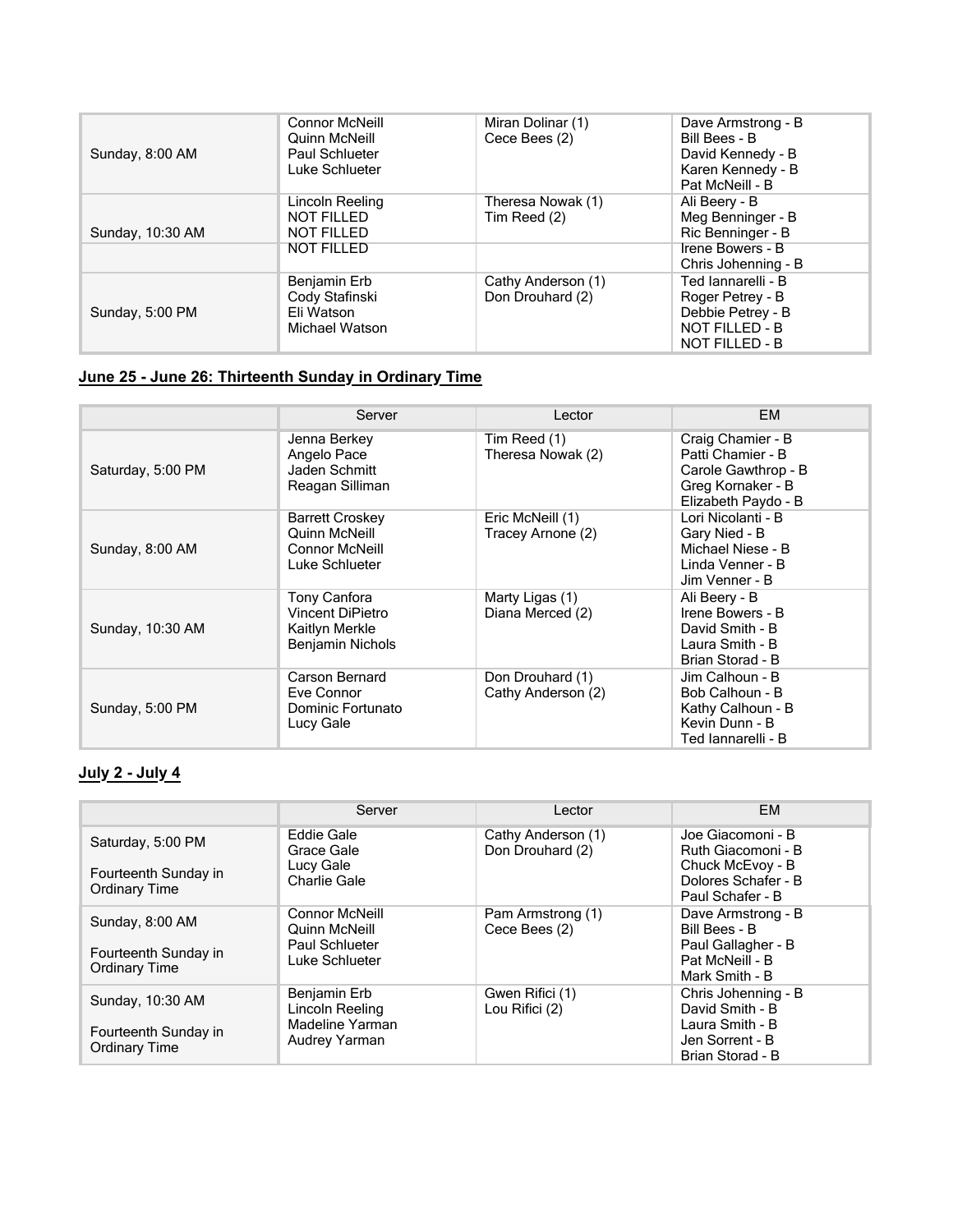| Sunday, 5:00 PM<br>Fourteenth Sunday in<br>Ordinary Time | Jacob Krymowski<br>Cody Stafinski<br>NOT FILLED<br>NOT FILLED | Marty Ligas (1)<br>NOT FILLED (2) | Kevin Dunn - B<br>Ted lannarelli - B<br>NOT FILLED - B<br>NOT FILLED - B<br>NOT FILLED - B |
|----------------------------------------------------------|---------------------------------------------------------------|-----------------------------------|--------------------------------------------------------------------------------------------|
| Monday, 9:00 AM<br>Independence Day                      | Santino Pace<br>Angelo Pace                                   | Sue Lichty (1)                    | Craig Chamier - B                                                                          |

# **July 9 - July 10: Fifteenth Sunday in Ordinary Time**

|                   | Server                                                                             | Lector                                | EM.                                                                                                 |  |
|-------------------|------------------------------------------------------------------------------------|---------------------------------------|-----------------------------------------------------------------------------------------------------|--|
| Saturday, 5:00 PM | Deanna Pace<br>Angelo Pace<br>Santino Pace<br>Jaden Schmitt                        | Diana Merced (1)<br>Paul Boland (2)   | Kathie Buetow - B<br>Kevin Dunn - B<br>Carole Gawthrop - B<br>Sue Lichty - B<br>Caesar Merced - B   |  |
|                   | Mitchell Husser<br>Quinn McNeill                                                   | Leah McNeill (1)<br>Tracey Arnone (2) | Gina McNeill - B<br>Eric McNeill - B                                                                |  |
| Sunday, 8:00 AM   | <b>Connor McNeill</b><br>Paul Schlueter                                            |                                       | Brian Storad - B<br>Linda Venner - B<br>Jim Venner - B                                              |  |
| Sunday, 10:30 AM  | <b>Vincent DiPietro</b><br>Nathan Eterovich<br>Justin Eterovich<br>Jacob Krymowski | Alan Beery (1)<br>Theresa Nowak (2)   | Ali Beery - B<br>Pat Beery - B<br>Irene Bowers - B<br>Karen Kennedy - B<br>Lori Nicolanti - B       |  |
| Sunday, 5:00 PM   | Benjamin Erb<br>Lucy Gale<br>Audrey Yarman<br>Madeline Yarman                      | Cathy Anderson (1)<br>Bob Calhoun (2) | Jim Calhoun - B<br>Kathy Calhoun - B<br>Ted lannarelli - B<br>Roger Petrey - B<br>Debbie Petrey - B |  |

### **July 16 - July 17: Sixteenth Sunday in Ordinary Time**

|                   | Server                                                                      | Lector                                  | <b>EM</b>                                                                                           |
|-------------------|-----------------------------------------------------------------------------|-----------------------------------------|-----------------------------------------------------------------------------------------------------|
| Saturday, 5:00 PM | Jenna Berkey<br>Benjamin Erb<br>Reagan Silliman<br><b>Gus Sorrent</b>       | Lee Nichols (1)<br>Don Drouhard (2)     | Joe Giacomoni - B<br>Ruth Giacomoni - B<br>Greg Kornaker - B<br>Chuck McEvoy - B<br>Jen Sorrent - B |
| Sunday, 8:00 AM   | <b>Barrett Croskey</b><br>Paul Schlueter<br>Luke Schlueter<br>Jaden Schmitt | Bob Calhoun (1)<br>Miran Dolinar (2)    | David Kennedy - B<br>Karen Kennedy - B<br>Helen Klaas - B<br>Michael Niese - B<br>Bill Schapel - B  |
| Sunday, 10:30 AM  | Benjamin Nichols<br>Lincoln Reeling<br>Madeline Yarman<br>Audrey Yarman     | Marty Ligas (1)<br>Tim Reed (2)         | Paul Gallagher - B<br>Lou Rifici - B<br>Gwen Rifici - B<br>David Smith - B<br>Laura Smith - B       |
| Sunday, 5:00 PM   | Mitchell Husser<br>Jacob Krymowski<br>Eli Watson<br>Michael Watson          | Theresa Nowak (1)<br>Cathy Anderson (2) | Jim Calhoun - B<br>Bob Calhoun - B<br>Kathy Calhoun - B<br>Debbie Petrey - B<br>Roger Petrey - B    |

#### **July 23 - July 24: Seventeenth Sunday in Ordinary Time**

| ervel | ان آن آن | <b>EM</b> |
|-------|----------|-----------|
|       |          |           |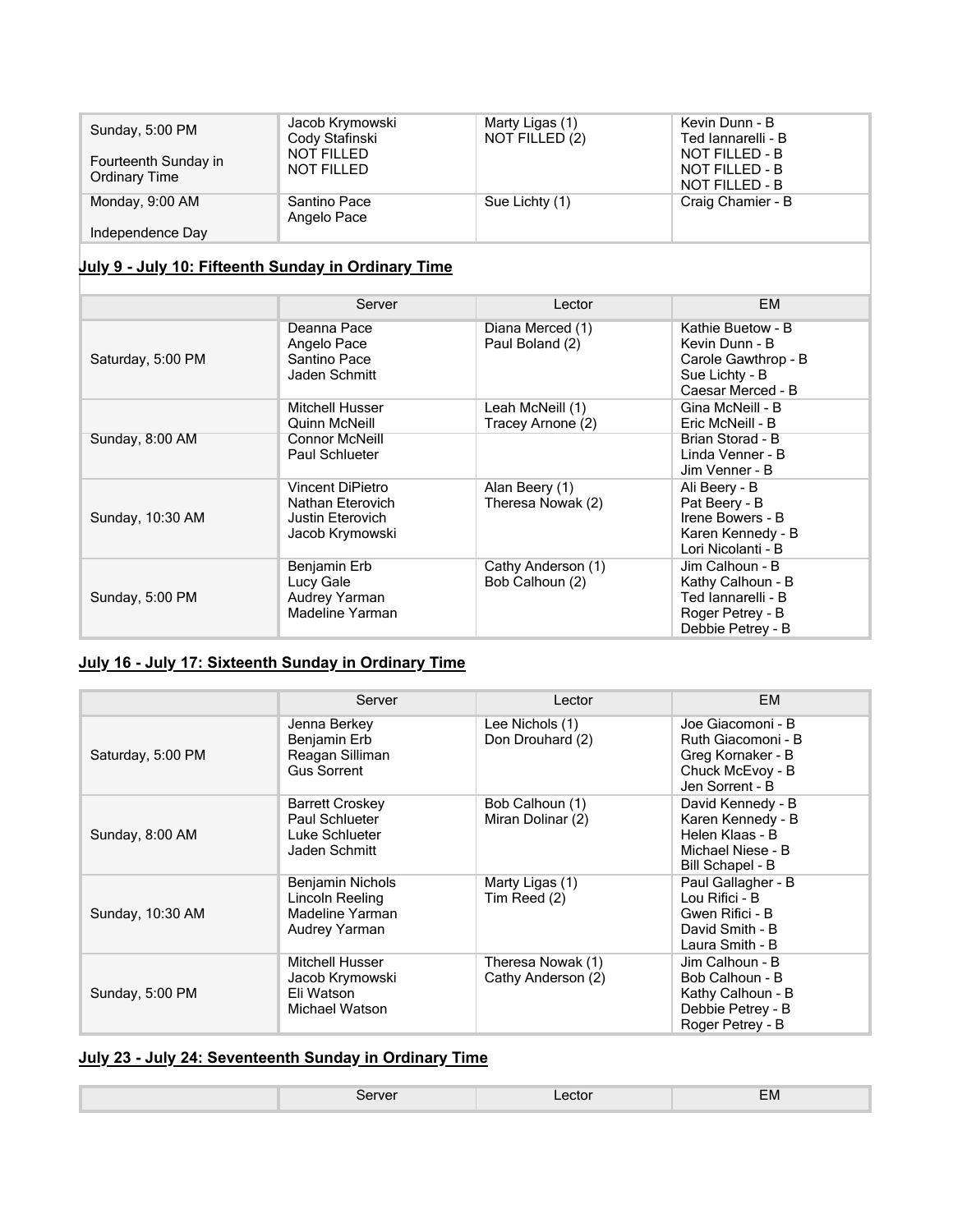| Saturday, 5:00 PM | Jenna Berkey<br>Jaden Schmitt<br>Reagan Silliman<br><b>Gus Sorrent</b>     | Madeline Schwab (1)<br>Tracey Arnone (2) | Craig Chamier - B<br>Patti Chamier - B<br>Carole Gawthrop - B<br>Dolores Schafer - B<br>Paul Schafer - B |
|-------------------|----------------------------------------------------------------------------|------------------------------------------|----------------------------------------------------------------------------------------------------------|
| Sunday, 8:00 AM   | Luke Schlueter<br>Paul Schlueter<br><b>NOT FILLED</b><br><b>NOT FILLED</b> | Diana Merced (1)<br>Eric McNeill (2)     | Gary Nied - B<br>Linda Venner - B<br>Jim Venner - B<br>Candi Weber - B<br>Joe Weber - B                  |
| Sunday, 10:30 AM  | Tony Canfora<br>Eve Connor<br>Eli Watson<br>Michael Watson                 | Theresa Nowak (1)<br>Pam Armstrong (2)   | Alan Beery - B<br>Ali Beery - B<br>Pat Beery - B<br>Irene Bowers - B<br>Chris Johenning - B              |
| Sunday, 5:00 PM   | Carson Bernard<br>Drew Bernard<br>Benjamin Erb<br>Cody Stafinski           | Cathy Anderson (1)<br>Don Drouhard (2)   | Kevin Dunn - B<br>Ted lannarelli - B<br>Debbie Petrey - B<br>Roger Petrey - B<br>NOT FILLED - B          |

## **July 30 - July 31: Eighteenth Sunday in Ordinary Time**

|                   | Server                                                                             | Lector                                 | EM.                                                                                                    |
|-------------------|------------------------------------------------------------------------------------|----------------------------------------|--------------------------------------------------------------------------------------------------------|
| Saturday, 5:00 PM | George Gale<br>Deanna Pace<br>Angelo Pace<br>Santino Pace                          | Sue Lichty (1)<br>Bob Cotey (2)        | Kathie Buetow - B<br>Joe Giacomoni - B<br>Ruth Giacomoni - B<br>Greg Kornaker - B<br>Chuck McEvoy - B  |
| Sunday, 8:00 AM   | <b>Barrett Croskey</b><br><b>Paul Schlueter</b><br>Luke Schlueter<br>Jaden Schmitt | Miran Dolinar (1)<br>Cece Bees (2)     | David Kennedy - B<br>Pat McNeill - B<br>Lori Nicolanti - B<br>Mark Smith - B<br>Cindy Wenneman - B     |
| Sunday, 10:30 AM  | <b>Vincent DiPietro</b><br>Jacob Krymowski<br>Kaitlyn Merkle<br>Lincoln Reeling    | Marty Ligas (1)<br>Tim Reed (2)        | Pat Beery - B<br>Meg Benninger - B<br>Ric Benninger - B<br>Lou Rifici - B<br>Gwen Rifici - B           |
| Sunday, 5:00 PM   | Eve Connor<br>Cody Stafinski<br>Madeline Yarman<br>Audrey Yarman                   | Michael Niese (1)<br>Theresa Nowak (2) | Kevin Dunn - B<br>Ted lannarelli - B<br>Roger Petrey - B<br>Debbie Petrey - B<br><b>NOT FILLED - B</b> |

#### **August 6 - August 7**

|                                                 | Server                                 | Lector                                  | EM                                                          |
|-------------------------------------------------|----------------------------------------|-----------------------------------------|-------------------------------------------------------------|
| Saturday, 5:00 PM                               | Benjamin Erb<br>Eddie Gale             | Elizabeth Paydo (1)<br>Diana Merced (2) | Kathie Buetow - B<br>Kevin Dunn - B                         |
| The Feast of the<br>Transfiguration of Our Lord | Santino Pace<br><b>Gus Sorrent</b>     |                                         | Carole Gawthrop - B<br>Caesar Merced - B<br>Jen Sorrent - B |
| Sunday, 8:00 AM                                 | Quinn McNeill<br><b>Connor McNeill</b> | Michael Niese (1)<br>Pam Armstrong (2)  | Dave Armstrong - B<br>Paul Gallagher - B                    |
| Nineteenth Sunday in<br><b>Ordinary Time</b>    | Luke Schlueter<br>Jaden Schmitt        |                                         | Gina McNeill - B<br>Eric McNeill - B<br>Bill Schapel - B    |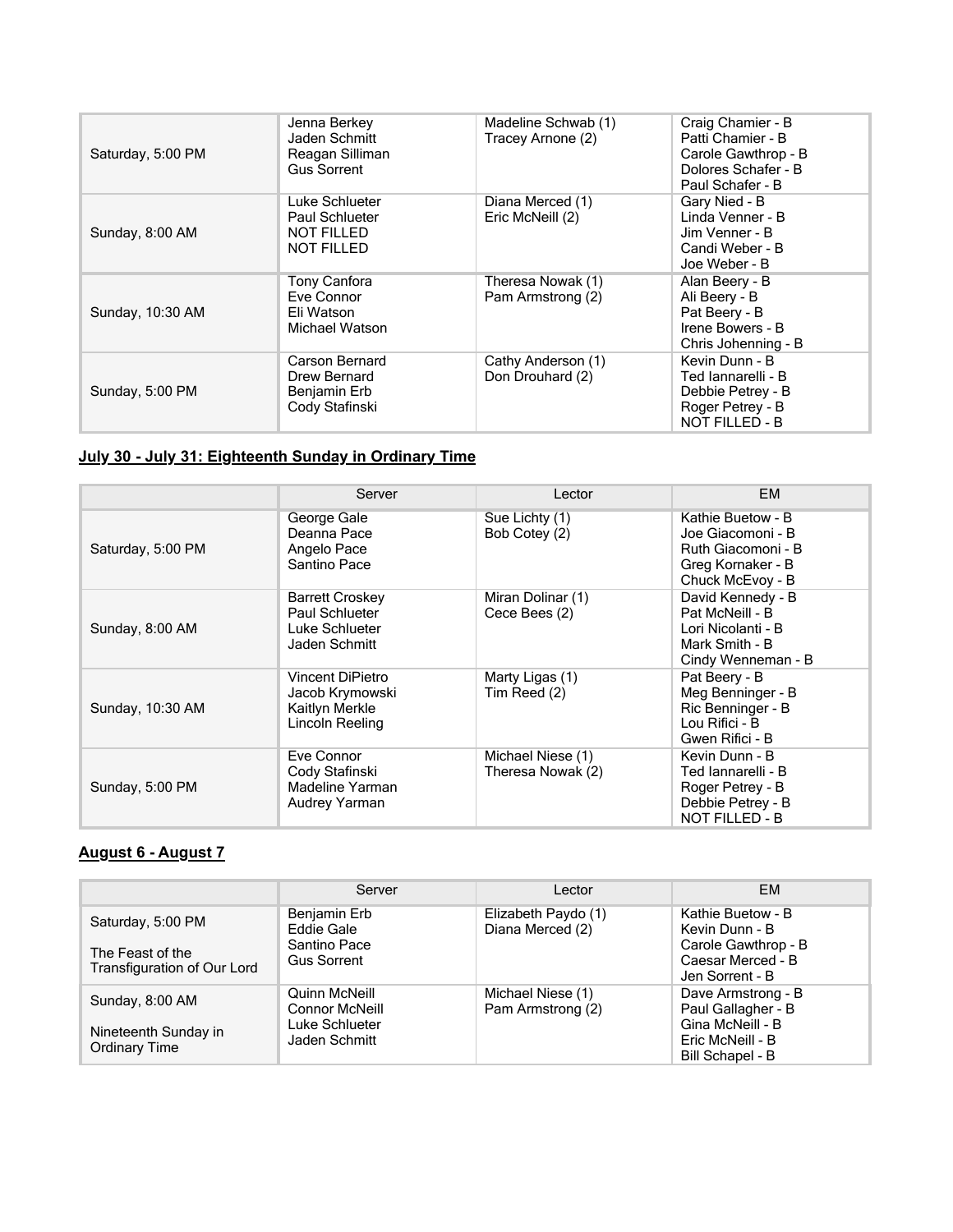| Sunday, 10:30 AM<br>Nineteenth Sunday in<br><b>Ordinary Time</b> | Landon Skidmore<br>Izaak Skidmore<br>Logan Skidmore<br>Ky'Sonna Won    | Sue Lichty (1)<br>Tim Reed (2)         | Irene Bowers - B<br>Chris Johenning - B<br>Cortney Skidmore - B<br>David Smith - B<br>Laura Smith - B |
|------------------------------------------------------------------|------------------------------------------------------------------------|----------------------------------------|-------------------------------------------------------------------------------------------------------|
| Sunday, 5:00 PM<br>Nineteenth Sunday in<br><b>Ordinary Time</b>  | Carson Bernard<br>Drew Bernard<br>Dominic Fortunato<br>Jacob Krymowski | Don Drouhard (1)<br>Cathy Anderson (2) | Jim Calhoun - B<br>Bob Calhoun - B<br>Kathy Calhoun - B<br>Ted lannarelli - B<br>Debbie Petrey - B    |

#### **August 13 - August 14: Twentieth Sunday in Ordinary Time**

|                   | Server                                                                            | Lector                                | <b>EM</b>                                                                                                 |
|-------------------|-----------------------------------------------------------------------------------|---------------------------------------|-----------------------------------------------------------------------------------------------------------|
| Saturday, 5:00 PM | Grace Gale<br>Lucy Gale<br><b>Charlie Gale</b><br>George Gale                     | Tim Reed (1)<br>Madeline Schwab (2)   | Joe Giacomoni - B<br>Ruth Giacomoni - B<br>Elizabeth Paydo - B<br>Dolores Schafer - B<br>Paul Schafer - B |
| Sunday, 8:00 AM   | <b>Connor McNeill</b><br>Quinn McNeill<br><b>Paul Schlueter</b><br>Luke Schlueter | Linda Venner (1)<br>Bob Calhoun (2)   | Pat McNeill - B<br>Gary Nied - B<br>Mark Smith - B<br>Brian Storad - B<br>Jim Venner - B                  |
| Sunday, 10:30 AM  | Nathan Eterovich<br>Justin Eterovich<br>Esperanza Ulloa<br>Manai Won              | Sue Lichty (1)<br>Marty Ligas (2)     | Alan Beery - B<br>Ali Beery - B<br>Pat Beery - B<br>Meg Benninger - B<br>Ric Benninger - B                |
| Sunday, 5:00 PM   | Eli Watson<br>Michael Watson<br>Madeline Yarman<br>Audrey Yarman                  | Michael Niese (1)<br>Don Drouhard (2) | Jim Calhoun - B<br>Bob Calhoun - B<br>Kathy Calhoun - B<br>Roger Petrey - B<br>Debbie Petrey - B          |

#### **August 20 - August 21: Twenty-first Sunday in Ordinary Time**

|                   | Server                                                                            | Lector                                  | EM.                                                                                                    |
|-------------------|-----------------------------------------------------------------------------------|-----------------------------------------|--------------------------------------------------------------------------------------------------------|
| Saturday, 5:00 PM | Jenna Berkey<br>Benjamin Erb<br>Deanna Pace<br>Jaden Schmitt                      | Theresa Nowak (1)<br>Cathy Anderson (2) | Craig Chamier - B<br>Patti Chamier - B<br>Carole Gawthrop - B<br>Greg Kornaker - B<br>Chuck McEvoy - B |
| Sunday, 8:00 AM   | <b>Connor McNeill</b><br>Quinn McNeill<br><b>Paul Schlueter</b><br>Luke Schlueter | David Kennedy (1)<br>Michael Niese (2)  | Karen Kennedy - B<br>Helen Klaas - B<br>Bill Schapel - B<br>Candi Weber - B<br>Joe Weber - B           |
| Sunday, 10:30 AM  | Benjamin Nichols<br>Landon Skidmore<br>Izaak Skidmore<br>Logan Skidmore           | Diana Merced (1)<br>Pam Armstrong (2)   | Lou Rifici - B<br>Gwen Rifici - B<br>Cortney Skidmore - B<br>David Smith - B<br>Laura Smith - B        |
| Sunday, 5:00 PM   | Carson Bernard<br>Drew Bernard<br>Dominic Fortunato<br>Audrey Yarman              | Marty Ligas (1)<br>Don Drouhard (2)     | Kevin Dunn - B<br>Ted lannarelli - B<br>Roger Petrey - B<br>Debbie Petrey - B<br><b>NOT FILLED - B</b> |

# **August 27 - August 28: Twenty-second Sunday in Ordinary Time**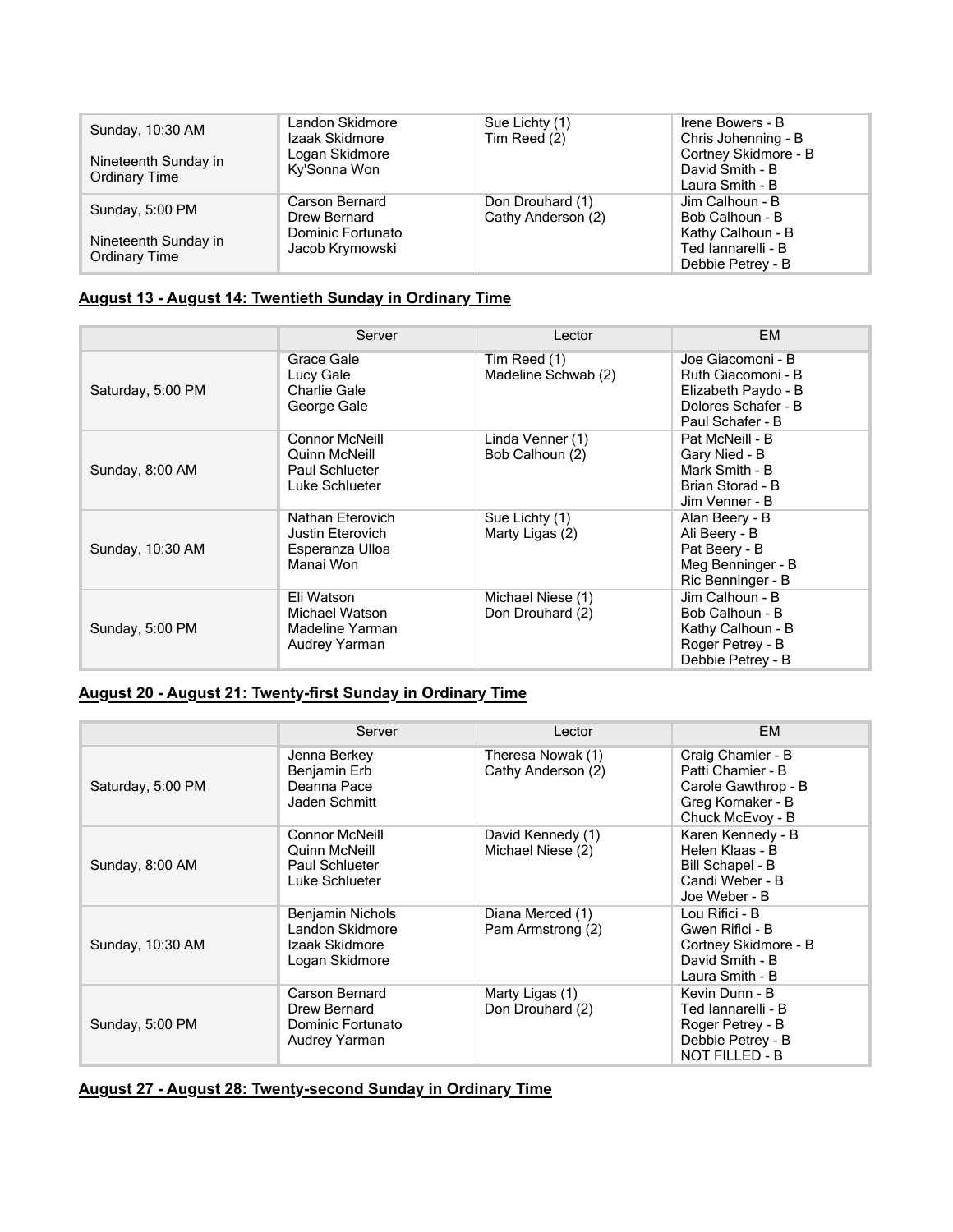|                   | Server                                                                              | Lector                                  | <b>EM</b>                                                                                         |
|-------------------|-------------------------------------------------------------------------------------|-----------------------------------------|---------------------------------------------------------------------------------------------------|
| Saturday, 5:00 PM | Grace Gale<br>Deanna Pace<br>Reagan Silliman<br><b>Gus Sorrent</b>                  | Elizabeth Paydo (1)<br>Don Drouhard (2) | Kathie Buetow - B<br>Sue Lichty - B<br>Dolores Schafer - B<br>Paul Schafer - B<br>Jen Sorrent - B |
| Sunday, 8:00 AM   | <b>Connor McNeill</b><br>Quinn McNeill<br>Paul Schlueter<br>Luke Schlueter          | Leah McNeill (1)<br>Pat McNeill (2)     | Gina McNeill - B<br>Eric McNeill - B<br>Linda Venner - B<br>Jim Venner - B<br>Cindy Wenneman - B  |
| Sunday, 10:30 AM  | <b>Tony Canfora</b><br><b>Vincent DiPietro</b><br>Jacob Krymowski<br>Kaitlyn Merkle | Tim Reed (1)<br>Marty Ligas (2)         | Alan Beery - B<br>Ali Beery - B<br>Pat Beery - B<br>Irene Bowers - B<br>Chris Johenning - B       |
| Sunday, 5:00 PM   | John-Paul Allen<br>Dominic Fortunato<br>Maggie Gerschutz<br>Cody Stafinski          | Theresa Nowak (1)<br>Michael Niese (2)  | Jim Calhoun - B<br>Bob Calhoun - B<br>Kathy Calhoun - B<br>Roger Petrey - B<br>Debbie Petrey - B  |

#### **September 3 - September 5**

|                                                                    | Server                                                                    | Lector                                | <b>EM</b>                                                                                                       |
|--------------------------------------------------------------------|---------------------------------------------------------------------------|---------------------------------------|-----------------------------------------------------------------------------------------------------------------|
| Saturday, 5:00 PM<br>Twenty-third Sunday in                        | George Gale<br>Charlie Gale<br>Lucy Gale<br>Eddie Gale                    | Tracey Arnone (1)<br>Diana Merced (2) | Craig Chamier - B<br>Patti Chamier - B<br>Greg Kornaker - B<br>Chuck McEvoy - B                                 |
| <b>Ordinary Time</b>                                               |                                                                           |                                       | Caesar Merced - B                                                                                               |
| Sunday, 8:00 AM<br>Twenty-third Sunday in<br><b>Ordinary Time</b>  | Aidan Driscoll<br>Quinn McNeill<br><b>Connor McNeill</b><br>Jaden Schmitt | Michael Niese (1)<br>Cece Bees (2)    | Bill Bees - B<br>Paul Gallagher - B<br>Gary Nied - B<br>Mark Smith - B<br>Brian Storad - B                      |
| Sunday, 10:30 AM<br>Twenty-third Sunday in<br><b>Ordinary Time</b> | Lincoln Reeling<br>Eli Watson<br>Michael Watson<br>Ky'Sonna Won           | Pam Armstrong (1)<br>Sue Lichty (2)   | Dave Armstrong - B<br>Meg Benninger - B<br>Cortney Skidmore - B<br>David Smith - B<br>Laura Smith - B           |
| Sunday, 5:00 PM<br>Twenty-third Sunday in<br><b>Ordinary Time</b>  | Benjamin Erb<br>Dominic Fortunato<br>Madeline Yarman<br>Audrey Yarman     | Cathy Anderson (1)<br>Marty Ligas (2) | Kevin Dunn - B<br>Ted lannarelli - B<br><b>NOT FILLED - B</b><br><b>NOT FILLED - B</b><br><b>NOT FILLED - B</b> |
| Monday, 9:00 AM<br>Labor Day                                       | Justin Eterovich<br>Mitchell Husser                                       | Tim Reed (1)                          | Alan Beery - B                                                                                                  |

### **September 10 - September 11: Twenty-fourth Sunday in Ordinary Time**

|                   | Server                                                                   | Lector                                | EM                                                                                              |
|-------------------|--------------------------------------------------------------------------|---------------------------------------|-------------------------------------------------------------------------------------------------|
| Saturday, 5:00 PM | Jenna Berkey<br>Jacob Krymowski<br>Reagan Silliman<br><b>Gus Sorrent</b> | Ann Nemeth (1)<br>Madeline Schwab (2) | Kathie Buetow - B<br>Kevin Dunn - B<br>Sue Lichty - B<br>Elizabeth Paydo - B<br>Jen Sorrent - B |